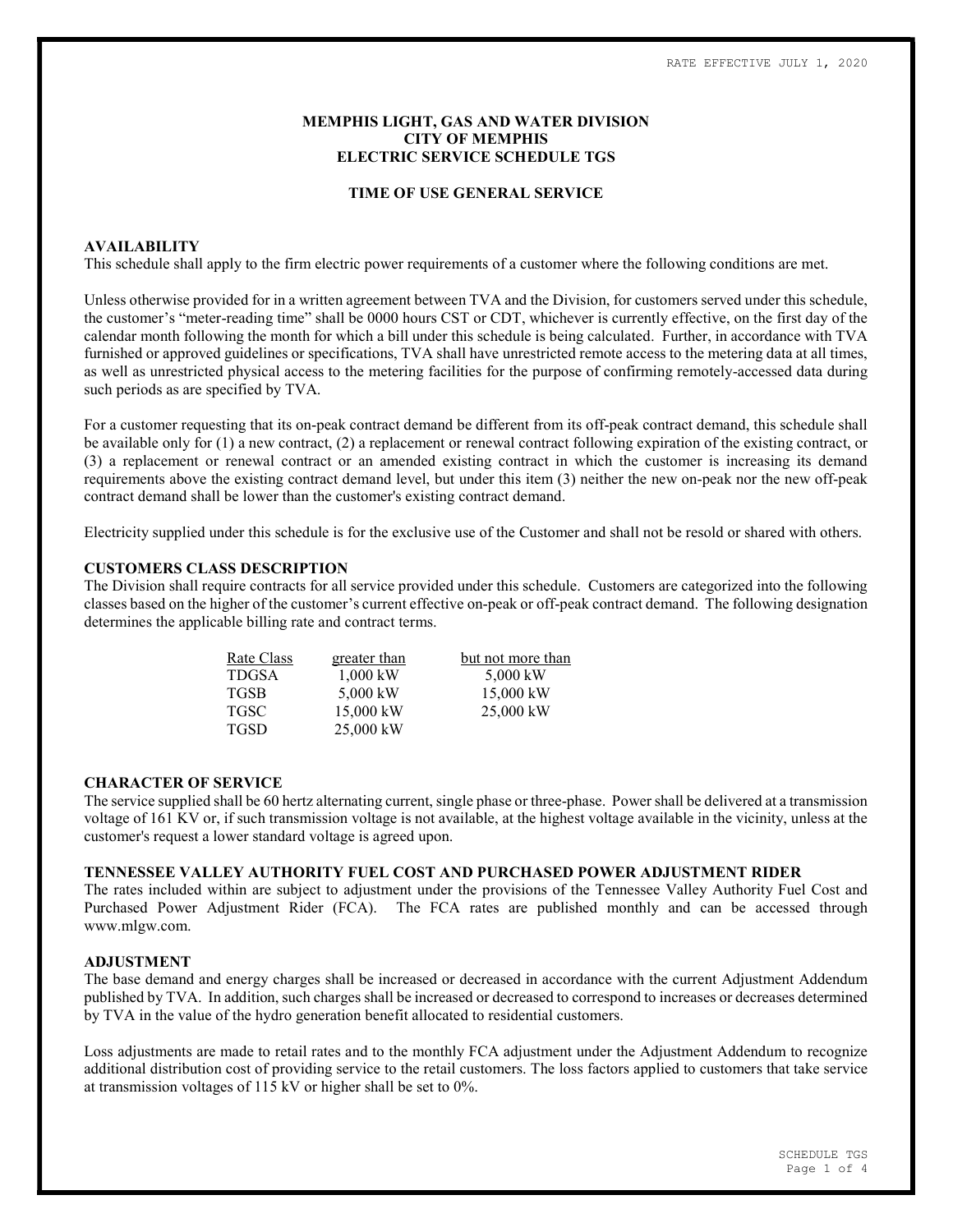#### DETERMINATION OF SEASONAL PERIODS

Summer Period shall mean the June, July, August, and September billing months. Winter Period shall mean the December, January, February, and March billing months. Transition Period shall mean the April, May, October, and November billing months.

#### DETERMINATION OF ON-PEAK AND OFF-PEAK HOURS

Except for Saturdays, Sundays, November 1st and the weekdays that are observed as Federal holidays for New Year's Day, Memorial Day, Independence Day, Labor Day, Thanksgiving Day, and Christmas Day, on-peak hours for each day shall be from 1 p.m. to 7 p.m. from April through October and from 4 a.m. to 10 a.m. during all remaining months. All other hours of each day that are not otherwise defined as on-peak hours and all hours of such excepted days shall be off-peak hours. Such times shall be CST or CDT, whichever is then in effect. Said on-peak and off-peak hours are subject to change by TVA. In the event TVA determines that such changed on-peak and off-peak hours are appropriate, it shall so notify the Division at least 12 months prior to the effective date of such changed hours, and the Division shall promptly notify customer.

# DETERMINATION OF ON-PEAK AND OFF-PEAK DEMANDS, MAXIMUM METERED DEMAND, AND ENERGY AMOUNTS

The on-peak and off-peak kWh for any month shall be the energy amounts taken during the respective hours of the month designated under this schedule as on-peak and off-peak hours; provided, however, that notwithstanding the metered energy amount, the off-peak energy for any month shall in no case be less than the product of (1) the off-peak billing demand as calculated in the paragraph below and (2) 110 hours (reflecting a 15 percent load factor applied to the average number of hours in a month) at the applicable rate of Off-peak Block 1.

The Division shall meter the on-peak and off-peak demands in kW of all customers taking service under this schedule. The on-peak metered demand and off-peak metered demand for any month shall be determined separately for the respective hours of the month designated under this schedule as on-peak and off-peak hours. In each case, the metered demand shall be the highest average demand during any 30-consecutive-minute period beginning or ending on a clock hour of the month of the load metered in kW, and, except as provided below in this section, such amounts shall be used as the on-peak and off-peak billing demands. The maximum metered demand for any month shall be the higher of (1) the highest on-peak metered demand in the month or (2) the highest off-peak metered demand in the month. The on-peak billing demand shall in no case be less than the sum of (1) 30 percent of the first 5,000 kW, (2) 40 percent of the next 20,000 kW, (3) 50 percent of the next 25,000 kW, (4) 60 percent of the next 50,000 kW, (5) 70 percent of the next 100,000 kW, (6) 80 percent of the next 150,000 kW, and (7) 85 percent of all kW in excess of 350,000 kW of the higher of the currently effective on-peak contract demand or the highest onpeak billing demand established during the preceding 12 months. The off-peak billing demand shall in no case be less than the sum of (1) 30 percent of the first 5,000 kW, (2) 40 percent of the next 20,000 kW, (3) 50 percent of the next 25,000 kW, (4) 60 percent of the next  $50,000$  kW,  $(5)$  70 percent of the next  $100,000$  kW,  $(6)$  80 percent of the next  $150,000$  kW, and  $(7)$  85 percent of all kW in excess of 350,000 kW of the higher of the currently effective off-peak contract demand or the highest offpeak billing demand established during the preceding 12 months. The maximum billing demand for any month shall be the higher of (1) the on-peak billing demand or (2) the off-peak billing demand in the month.

# FACILITIES RENTAL CHARGE

There shall be no facilities rental charge under this schedule for delivery at transmission voltage levels of 161 kV or higher.

For delivery at less than 161 kV, there shall be added to the customer's bill a facilities rental charge. This charge shall be \$0.38 per kW per month except for delivery at voltages below 46 kV, in which case the charge shall be \$0.97 per kW per month for the first 10,000 kW and \$0.76 per kW per month for the excess over 10,000 kW. Such charge shall be applied to the highest of (1) the highest on-peak or off-peak billing demand established during the latest 12-consecutive-month period, (2) the customer's currently effective on-peak contract demand, or (3) the customer's currently effective off-peak contract demand and shall be in addition to all other charges under this schedule, including minimum bill charges.

# REACTIVE DEMAND CHARGES

If the reactive demand (in kVAR) is lagging during the 30-consecutive-minute period in which the customer's highest metered demand occurs, there shall be added to the customer's bill a reactive charge of \$1.49 per kVAR of the amount, if any, by which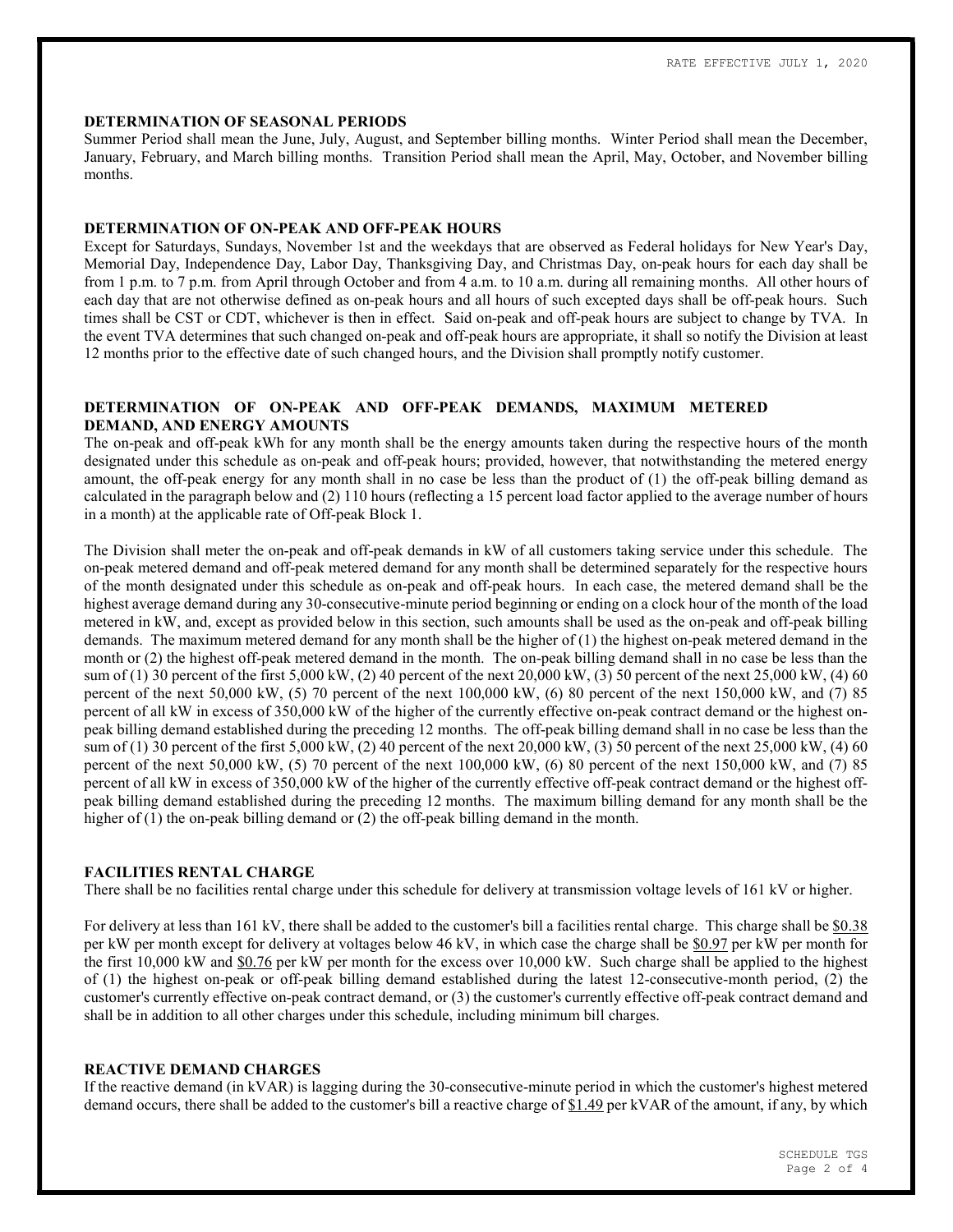the reactive demand exceeds 33 percent of such metered demand. If the reactive demand (in kVAR) is leading during the 30 consecutive-minute period in which the customer's lowest metered demand (excluding any metered demands which are less than 25 percent of the highest metered demand) occurs, there shall be added to the customer's bill a reactive charge of \$1.17 per kVAR of the amount of reactive demand. Such charges shall be in addition to all other charges under this schedule, including minimum bill charges.

### MINIMUM MONTHLY BILL

The monthly bill under this schedule, excluding any facilities rental charges and any reactive charges, shall not be less than the sum of (1) the base service and TVA administrative charges, (2) the portion of the base demand charge, as adjusted, (but excluding the additional portion thereof applicable to excess of billing demand over contract demand) applicable to on-peak billing demand applied to the customer's on-peak billing demand, (3) the portion of the base demand charge, as adjusted, (but excluding the additional portion thereof applicable to excess of billing demand over contract demand) applicable to any excess of off-peak over on-peak billing demand applied to the amount, if any, by which the customer's off-peak billing demand exceeds its on-peak billing demand, (4) the base on-peak energy charge, as adjusted, applied to the customer's on-peak energy takings, and (5) the base off-peak energy charge, as adjusted, applied to the higher of customer's actual off-peak energy takings or the minimum off-peak energy takings amount provided for in the first paragraph of the section of this schedule entitled "Determination of On-peak and Off-peak Demands, Maximum Metered Demand, and Energy Amounts".

The Division may require minimum bills higher than those stated above.

# CONTRACT REQUIREMENT

Under TDGSA, the contract shall be for an initial term of at least 1 year and extended automatically from year to year thereafter. After the initial term, the TDGSA contract may be terminated upon not less than a 90 day notice.

Under the TGSB, TGSC and TGSD rates, the contract shall be for an initial term of at least 5 years and any renewals or extensions of the initial contract shall be for a term of at least 5 years. After 10 years of service, any such contract for the renewal or extension of service may provide for termination upon not less than a 16-month notice.

The customer shall contract for its maximum requirements, which shall not exceed the amount of power capable of being used by customer, and the Division shall not be obligated to supply power in greater amount at any time than the customer's currently effective on-peak or off-peak contract demand. If the customer uses any power other than that supplied by the Division under this schedule, the contract will include other special provisions. The schedule in any power contract shall be subject to adjustment, modification, change, or replacement from time to time as provided under the power contract between the Division and TVA.

#### PAYMENT

Rates and charges included within are net. In the event that any bill is not paid on or before the delinquent date shown on bill, there shall be added to the bill an amount equal to 5 percent on the first \$250.00 of the bill plus one percent on any portion of the bill exceeding \$250.00; to any amount remaining unpaid 30 days after the delinquent date of the bill, there shall be added a penalty of one percent, and an additional one percent shall be added at the end of each successive 30-day period until the amount is paid in full.

#### SINGLE-POINT DELIVERY

The charges under this schedule are based upon the supply of service through a single delivery and metering point, and at a single voltage. If service is supplied to the same customer through more than one point of delivery or at different voltages, the supply of service at each delivery and metering point and at each different voltage shall be separately metered and billed.